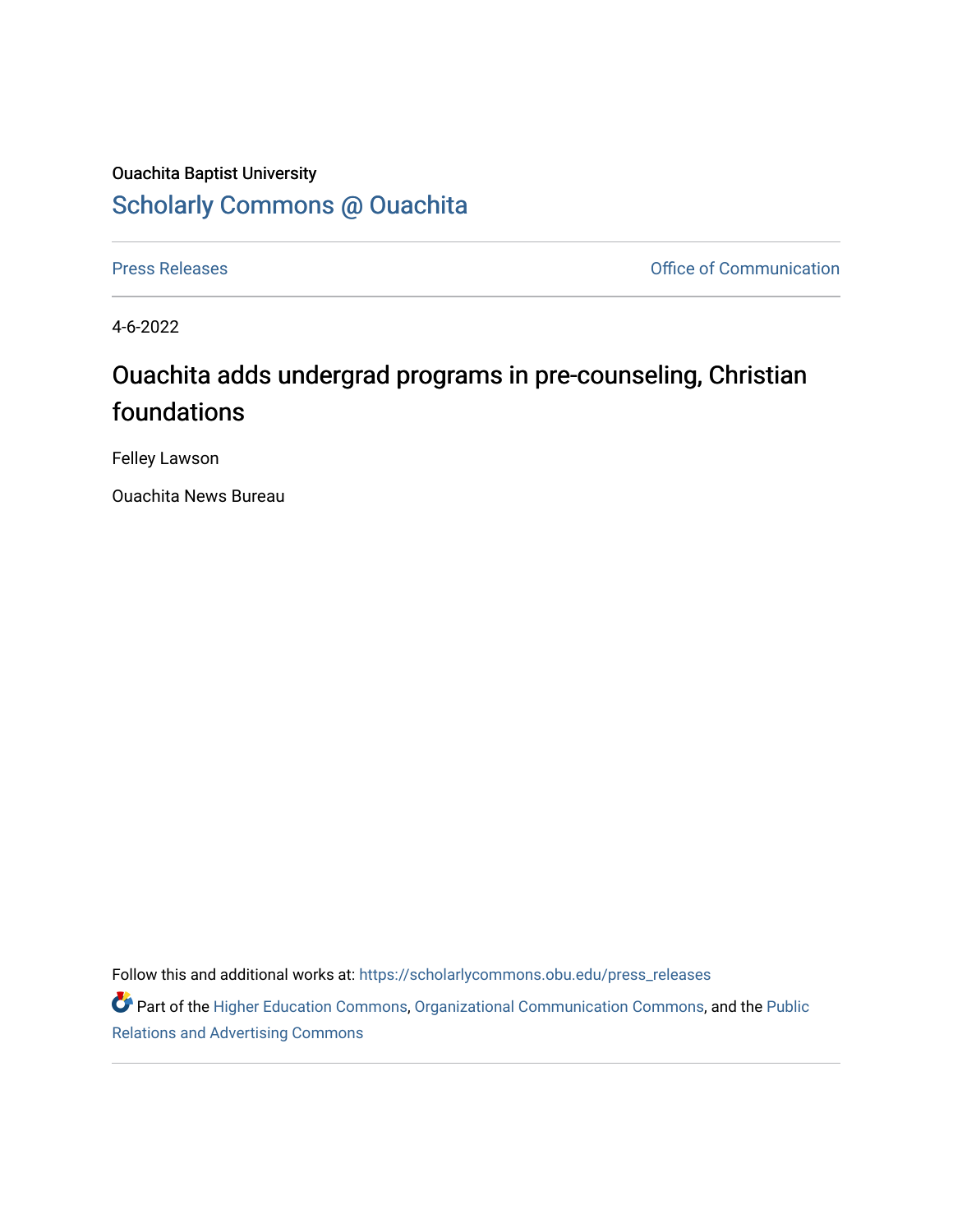## **BAPTIST UNIVERSI**



For immediate release **Ouachita adds undergrad programs in pre-counseling, Christian foundations** *By Felley Lawson* April 6, 2022 For more information, contact OBU's news bureau at [newsbureau@obu.edu](mailto:newsbureau@obu.edu) or (870) 245-5206.

ARKADELPHIA, Ark.—Ouachita Baptist University has approved new undergraduate degree pathways for fall 2022 to better support students seeking to pursue careers that invest in others. Ouachita faculty members approved the curriculum changes in a March 8 meeting; changes included adding a precounseling program of study, a Christian foundations co-major and new clinical and human services emphases within the community and family services major.

Pre-counseling students will earn a Bachelor of Arts degree with double majors in psychology and community and family services (CFS). Developed through a partnership between the Department of Psychology in the W.H. Sutton School of Social Sciences and the community and family services program in the Chesley and Elizabeth Pruet School of Christian Studies, the new degree track is curated to serve students who plan to attend graduate school and become licensed mental health counselors. It combines psychology classes to develop research and statistics skills with instruction in counseling through the CFS program's new clinical emphasis.

"The pre-counseling program at Ouachita provides a distinct pairing between psychology and Christian studies, giving students a strong Biblical foundation for counseling while spurring the kind of intellectual